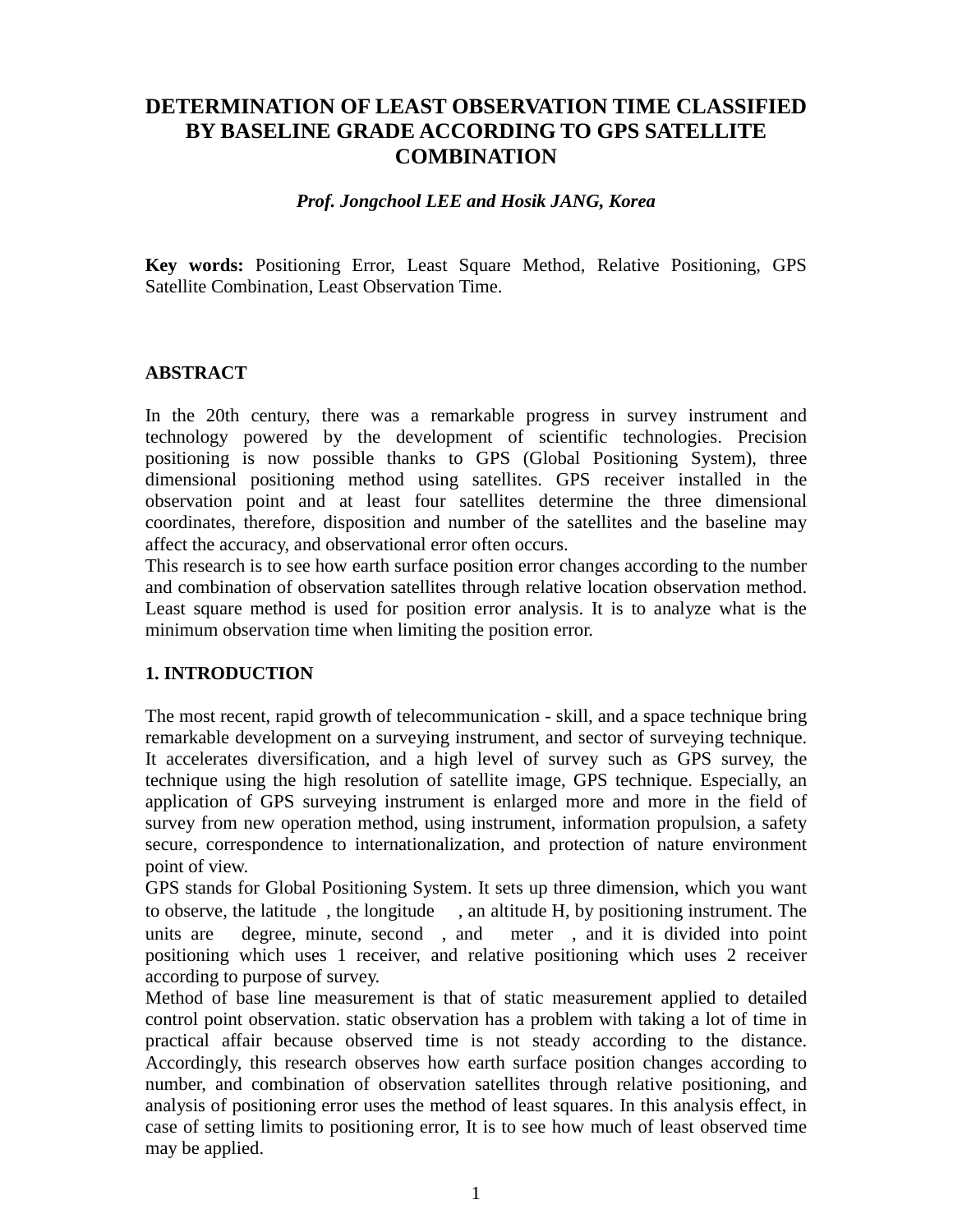# **2. RELATIVE POSITIONING OF GPS**

To use GPS phase observation formula, survey calculation is carried out with the data that records the number of returned wave phase received by GPS receiver.

The time of starting survey, the number of wave of carrier that is existed between a satellite and GPS receiver. Namely, phase number is called interger number. If you know this, it is possible to calculate a base-line vector at two point intervals by relative positioning.

The problem is that it is hard to count the number of wave because carrier is regular in a type of wave. Therefore, GPS survey calculation is fundamental to what kind of way, and the how little data it needs.

The method of relative positioning to calculate interger number are Single Difference, Double Difference, Triple Difference.

# **2.1 Single differenece**

An error term of a satellite clock is eliminated by calculating phase survey formula of 1 satellite / 2 receiver or an error term of receiver clock is eliminated by calculating phase survey formula of 2 satellite / 1 receiver. An orbit error and tropospheric delay error can be reduced if the distance between two receiver is shorter than height of GPS satellite.

### **2.2 Double difference**

Removing both receiver, and an error term of satellite clock by calculating more than two of single difference, and unknown term will just remain interger number, therefore survey calculation is carried out by an observation equation for 4 of satellites and 3 of double difference.

# **2.3 Triple difference**

Triple difference that subtracts according to continuous time is lower than double difference on an accuracy because of poorness of substance of information. It is used to revise cycle slip which is generated in the middle of surveying. Cycle Slip comes from the case of passing through an obstacle like tree, an active action of ionosphere, or electronic wave obstacle in the area where lots of radio wave emits.

# **3. COMPUTATION OF OBSERVED VALUE BY THE METHOD OF LEAST SQUARES**

# **3.1 Distance error-linear expression up to GPS satellite**

In GPS positioning, To seek location of surveying position, position of coordinate  $P_i(x_i, y_i, z_i)$ , point  $P_i$  is decided as long as you know the distance from 3 of satellites at the least. But reach time should be observed exactly when the distance is measured by means of the reaching time of radio wave for distance calculation.

In general, satellite's clock and receiver's clock are accompanied with a little error. 4 of unknown  $x_i$ ,  $y_i$ ,  $z_i$ , *time*(*t*), and clock error  $\Delta \delta$ , exist to eliminate them. To solve them, It needs positioning measured from 4 of satellite at the least. Therefore, positioning usually needs the minimum 4 of the satellite, and the relative equation shows as Eqs(1).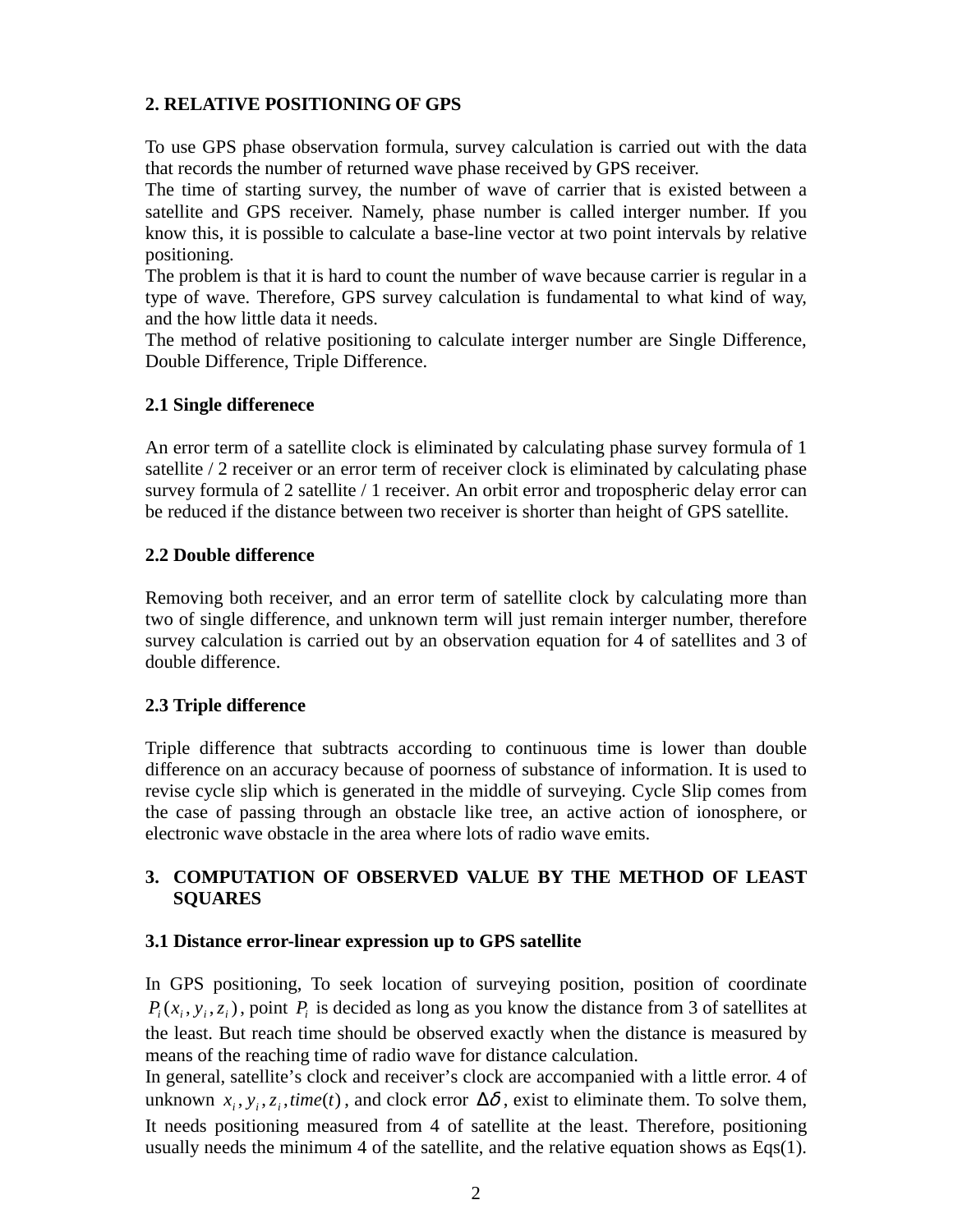If distance from surveying point  $P_i(x_i, y_i, z_i)$  to satellite *j*, *time*(*t*) is  $\rho_j^i(t)$ .

$$
\rho_i^j(t) \equiv f(x_i, y_i, z_i) \n= \sqrt{\{(x^j(t) - x_i)^2 + (y^j(t) - y_i)^2 + (z^j(t) - z_i)^2\}}
$$
\n(1)

Supposing, point *P* is  $P_i(x_{i_0}, y_{i_0}, z_{i_0})$  as an approximate value, an approximate distance  $\rho_i^i(t)$  between surveying point and satellite is that.

$$
\rho_{io}^j(t) \equiv f(x_{io}, y_{io}, z_{io})
$$
  
=  $\sqrt{\{(x^j(t) - x_{io})^2 + (y^j(t) - y_{io})^2 + (z^j(t) - z_{io})^2}\}$  (2)

Error Equation shows as Eqs(3).

$$
x_i = x_{io} + \Delta x_i
$$
  
\n
$$
y_i = y_{io} + \Delta y_i
$$
  
\n
$$
z_i = z_{io} + \Delta z_i
$$
\n(3)

where,

 $\Delta x_i, \Delta y_i, \Delta z_i$  are residual of  $x_i, y_i, z_i$  each.  $f(x_i, y_i, z_i)$  is evolved Taylor, Eqs(4) because  $\Delta x_i$ ,  $\Delta y_i$ ,  $\Delta z_i$  are very small amount in Eqs(1).

$$
f(x_i, y_i, z_i) \equiv f(x_{io} + \Delta x_i, y_{io} + \Delta y_{io}, z_{io} + \Delta z_i)
$$
  
=  $f(x_{io}, y_{io}, z_{io}) + \frac{\partial f(x_{io}, y_{io}, z_{io})}{\partial x_{io}} \Delta x_i + \frac{\partial f(x_{io}, y_{io}, z_{io})}{\partial y_{io}} \Delta y_i + \frac{\partial f(x_{io}, y_{io}, z_{io})}{\partial z_{io}} \Delta z_i + \cdots$  (4)

This coefficient of development form term 2~4 from Eqs(2) turns as follow.

$$
\frac{\partial f(x_{io}, y_{io}, z_{io})}{\partial x_{io}} = -\frac{1}{2} \times 2(x^{j}(t) - x_{io}) \times \left\{ (x^{j}(t) - x_{io})^{2} + (y^{j}(t) - y_{io})^{2} + (z^{j}(t) - z_{io})^{2} \right\}^{-\frac{1}{2}}
$$
\n
$$
= -\frac{x^{j}(t) - x_{io}}{\rho_{io}^{j}(t)}
$$
\n(5)

$$
\frac{\partial f(x_{io}, y_{io}, z_{io})}{\partial y_{io}} = -\frac{y^j(t) - y_{io}}{\rho_{io}^j(t)}
$$
(6)

$$
\frac{\partial f(x_{io}, y_{io}, z_{io})}{\partial z_{io}} = -\frac{z^j(t) - z_{io}}{\rho_{io}^j(t)}
$$
(7)

Eqs(4) turns Eqs(8) by means of  $\rho(t)$  corollary.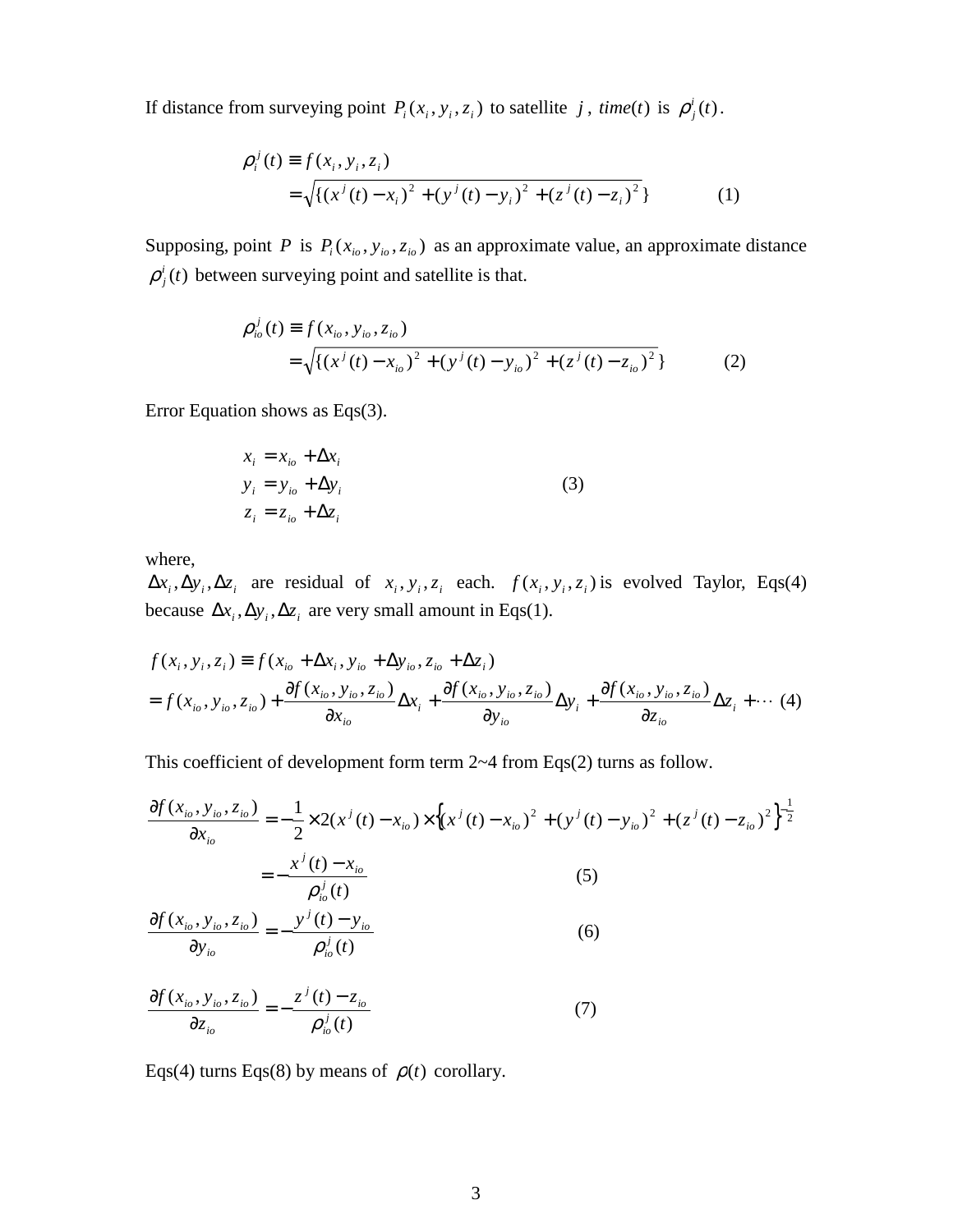$$
\rho_i^j(t) = \rho_{io}^j(t) - \frac{x^j(t) - x_{io}}{\rho_{io}^j(t)} \Delta x_i - \frac{y^j(t) - y_{io}}{\rho_{io}^j(t)} \Delta y_i - \frac{z^j(t) - z_{io}}{\rho_{io}^j(t)} \Delta z_i
$$
 (8)

On survey, supposing distance from surveying point *i* to satellite *j* is  $R_i^j(t)$ .  $R_i^j(t)$ turns Eqs(9).

$$
R_i^j(t) = \rho_i^j(t) + c\Delta\delta^j(t) - c\Delta\delta_i(t)
$$
\n(9)

where

 $\rho_i^j(t)$ : geometric distance between satellite and surveying point

*c* : the velocity of life

 $\Delta \delta_i(t)$ : clock error of receiver I

 $\Delta \delta^{j}(t)$  : clock error of satellite j

Eqs $(10)$  may be gotten from Eqs $(9)$ , and  $(8)$ 

$$
R_i^j(t) - \rho_{io}^j(t) - c\Delta \delta^j(t)
$$
  
= 
$$
-\frac{x^j(t) - x_{io}}{\rho_{io}^j(t)} \Delta x_i - \frac{y^j(t) - y_{io}}{\rho_{io}^j(t)} \Delta y_i - \frac{z^j(t) - z_{io}}{\rho_{io}^j(t)} \Delta z_i - c\Delta \delta_i(t)
$$
 (10)

Revision of satellite clock is monitored by a tracking station, and transmissive coefficient in the navigational message from the satellite can be revised by clock corrective equation. On account of this, value of the left side in Eqs(10) may be calculated. While, 4 of unknown  $\Delta x_i$ ,  $\Delta y_i$ ,  $\Delta z_i$ ,  $\Delta \delta_i(t)$  exist on the right side. It needs more than 4 navigational message from satellite to get them. Eqs(10) explains,

$$
l^{j} = R_{i}^{j}(t) - \rho_{io}^{j}(t) - c\Delta \delta^{j}(t)
$$
  
\n
$$
a_{xi}^{j} = -\frac{x^{j}(t) - x_{io}}{\rho_{io}^{j}(t)}, a_{yi}^{j} = -\frac{y^{j}(t) - y_{io}}{\rho_{io}^{j}(t)}, a_{zi}^{j} = -\frac{z^{j}(t) - z_{io}}{\rho_{io}^{j}(t)}
$$

and, it can be expressed as follow.

$$
l^{j} = a_{xi}^{j} \cdot \Delta x_{i} + a_{yi}^{j} \cdot \Delta y_{i} + a_{zi}^{j} \cdot \Delta z_{i} - c \cdot \Delta \delta_{i}(t)
$$
\n(11)

#### **3.2 Approximation of positioning value by the method of least squares**

Because linear expression is possible  $\Omega(\Delta x_i, \Delta y_i, \Delta z_i, \Delta \delta_i(t))$  are spreaded out as Eqs(12).

$$
\Omega(\Delta x_i, \Delta y_i, \Delta z_i, \Delta \delta_i(t)) = \sum_{j=1}^n \left\{ l^j - a_{xi}^j \cdot \Delta x_i - a_{yi}^j \cdot \Delta y_i - a_{zi}^j \cdot \Delta z_i - c \Delta \delta_i(t) \right\}^2 \tag{12}
$$

The method of least squares seeks  $\Delta x_i, \Delta y_i, \Delta z_i, \Delta \delta_i(t)$  by minimizing  $\Omega(\Delta x_i, \Delta y_i, \Delta z_i, \Delta \delta_i(t))$  and assume a part differential  $\Delta x_i, \Delta y_i, \Delta z_i, \Delta \delta_i(t)$  as 0, Thus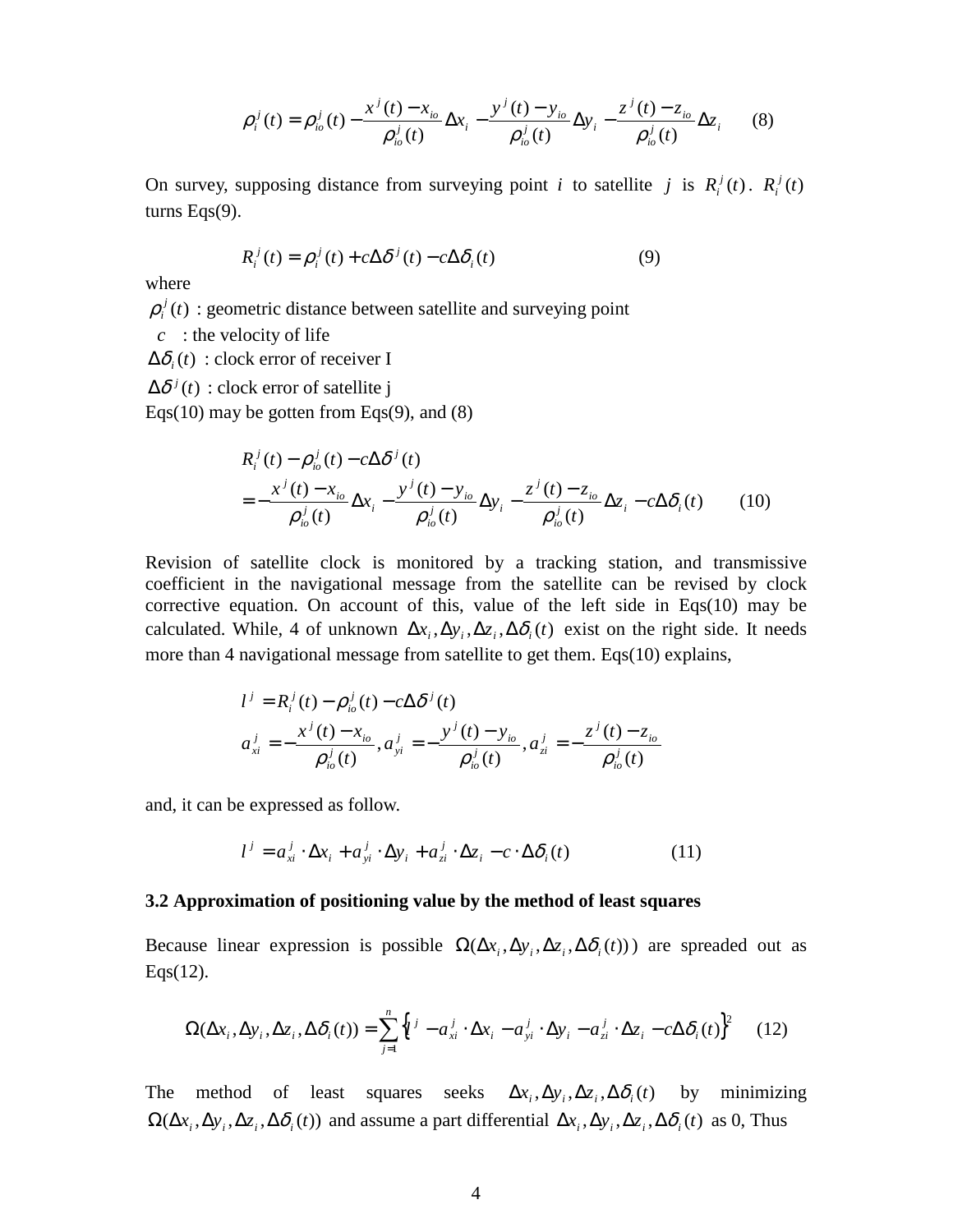$$
\frac{\partial \Omega(\Delta x_i, \Delta y_i, \Delta z_i, \Delta \delta_i(t))}{\partial \Delta x_i} = -2 \sum_{j=1}^n a_{xi}^j (l^j - a_{xi}^j \cdot \Delta x_i - a_{yi}^j \cdot \Delta y_i - a_{zi}^j \cdot \Delta z_i + c \Delta \delta x_i(t)) = 0 \tag{13}
$$

$$
\frac{\partial \Omega(\Delta x_i, \Delta y_i, \Delta z_i, \Delta \delta_i(t))}{\partial \Delta y_i}
$$
  
=  $-2 \sum_{j=1}^n a_{yi}^j (l^j - a_{xi}^j \cdot \Delta x_i - a_{yi}^j \cdot \Delta y_i - a_{zi}^j \cdot \Delta z_i + c \Delta \delta x_i(t)) = 0$  (14)

$$
\frac{\partial \Omega(\Delta x_i, \Delta y_i, \Delta z_i, \Delta \delta_i(t))}{\partial \Delta z_i}
$$
  
= 
$$
-2\sum_{j=1}^n a_{zi}^j (l^j - a_{xi}^j \cdot \Delta x_i - a_{yi}^j \cdot \Delta y_i - a_{zi}^j \cdot \Delta z_i + c\Delta \delta x_i(t)) = 0
$$
 (15)

$$
\frac{\partial \Omega(\Delta x_i, \Delta y_i, \Delta z_i, \Delta \delta_i(t))}{\partial \Delta \delta_i}
$$
  
=  $2c \sum_{j=1}^n (l^j - a_{xi}^j \cdot \Delta x_i - a_{yi}^j \cdot \Delta y_i - a_{zi}^j \cdot \Delta z_i + c \Delta \delta x_i(t)) = 0$  (16)

After theorem of Eqs(13)~Eqs(16), regular equation may be Eqs(17)~Eqs(20).

$$
\sum_{j=1}^{n} (a_{xi}^{j})^{2} \Delta x_{i} + \sum_{j=1}^{n} a_{xi}^{j} a_{yi}^{j} \Delta y_{i} + \sum_{j=1}^{n} a_{xi}^{j} a_{zi}^{j} \Delta z_{i} - c \sum_{j=1}^{n} a_{xi}^{j} \Delta \delta_{i}(t) = \sum_{j=1}^{n} a_{xi}^{j} l^{j} \quad (17)
$$
\n
$$
\sum_{j=1}^{n} a_{xi}^{j} a_{yi}^{j} \Delta x_{i} + \sum_{j=1}^{n} (a_{yi}^{j})^{2} \Delta y_{i} + \sum_{j=1}^{n} a_{yi}^{j} a_{zi}^{j} \Delta z_{i} - c \sum_{j=1}^{n} a_{yi}^{j} \Delta \delta_{i}(t) = \sum_{j=1}^{n} a_{yi}^{j} l^{j} \quad (18)
$$
\n
$$
\sum_{j=1}^{n} a_{xi}^{j} a_{zi}^{j} \Delta x_{i} + \sum_{j=1}^{n} a_{yi}^{j} a_{zi}^{j} \Delta y_{i} + \sum_{j=1}^{n} (a_{zi}^{j})^{2} \Delta z_{i} - c \sum_{j=1}^{n} a_{zi}^{j} \Delta \delta_{i}(t) = \sum_{j=1}^{n} a_{xz}^{j} l^{j} \quad (19)
$$
\n
$$
\sum_{j=1}^{n} a_{xi}^{j} \Delta x_{i} + \sum_{j=1}^{n} a_{yi}^{j} \Delta y_{i} + \sum_{j=1}^{n} a_{zi}^{j} \Delta z_{i} - c \sum_{j=1}^{n} \Delta \delta_{i}(t) = \sum_{j=1}^{n} l^{j} \quad (20)
$$

Then, a part of coefficient of  $\Delta x_i$ ,  $\Delta y_i$ ,  $\Delta z_i$ ,  $\Delta \delta_i(t)$  is expressed as type of  $k_{m,n}(m, n = 1 \sim 4)$ , and Eqs(17)~Eqs(20) can be Eqs(21).

$$
k_{11}\Delta x_{i} + k_{12}\Delta y_{i} + k_{13}\Delta z_{i} + k_{14}\Delta\delta_{i}(t) = g_{1}
$$
  
\n
$$
k_{21}\Delta x_{i} + k_{22}\Delta y_{i} + k_{23}\Delta z_{i} + k_{24}\Delta\delta_{i}(t) = g_{2}
$$
  
\n
$$
k_{31}\Delta x_{i} + k_{32}\Delta y_{i} + k_{33}\Delta z_{i} + k_{34}\Delta\delta_{i}(t) = g_{3}
$$
  
\n
$$
k_{41}\Delta x_{i} + k_{42}\Delta y_{i} + k_{43}\Delta z_{i} + k_{44}\Delta\delta_{i}(t) = g_{4}
$$
\n(21)

From the forth dimensional simultaneous equation,  $\Delta x_i$ ,  $\Delta y_i$ ,  $\Delta z_i$ ,  $\Delta \delta_i(t)$  and  $x_i$ ,  $y_i$ ,  $z_i$  in Eqs(3) will be determined.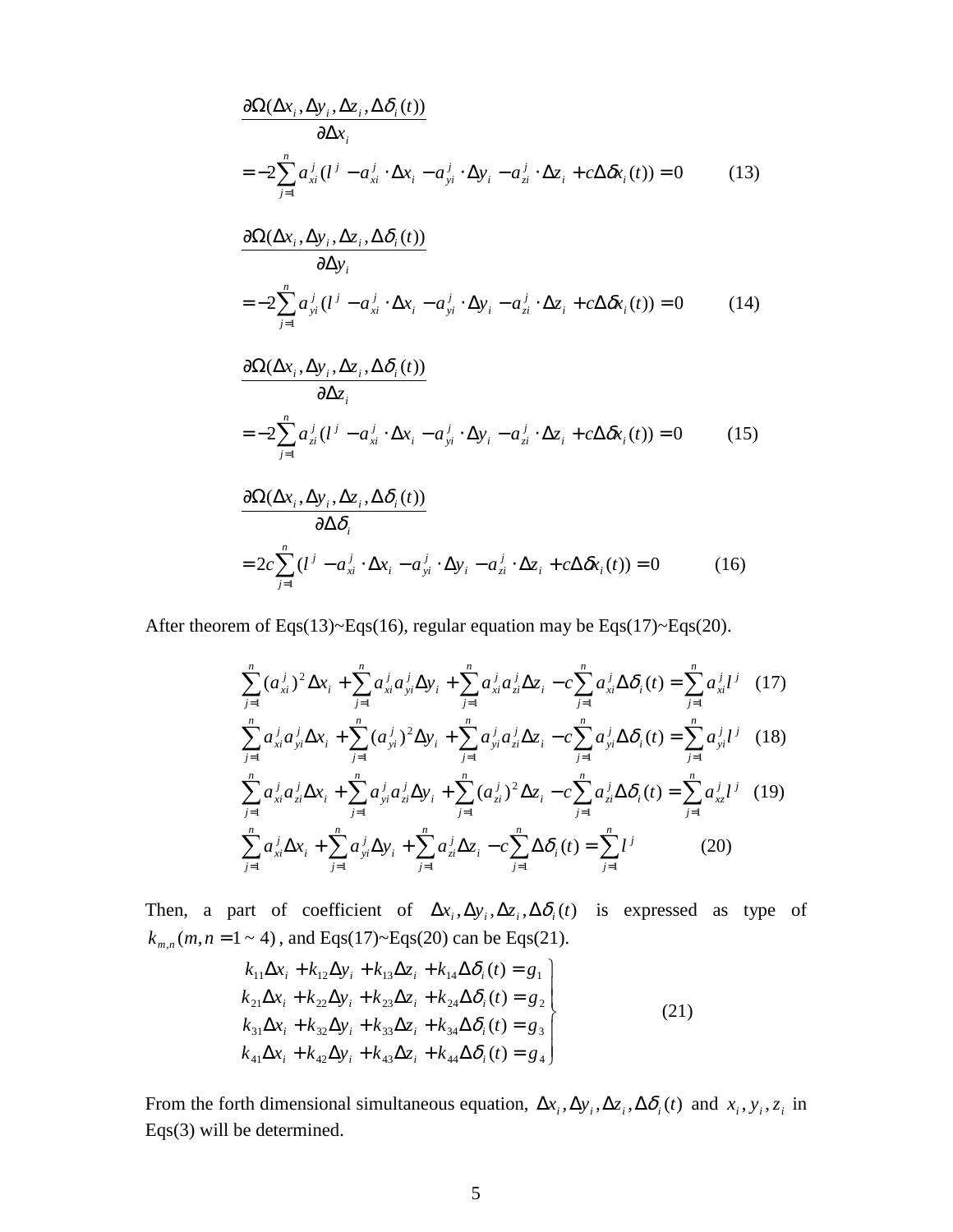#### **4. THE BETHOD OF SURVEYING**

This research is that the control point being used at Pukyoung National University in Pusan was used, and observed point within the compass of distance 1km, 2.5km, 5km, 7.5km, 10km, 15km, 20km, was selected. as shown Figure 1.

The time of survey were 30, 60, 90, and 120 minutes and acquisition space of the data was 30 sec.

The distances of rapid static positioning were selected 1km, 2.5km, 5km, 7.5km, 10km, 15km as Method of static positioning, and the time of survey were 5, 10, 15, and 20 minutes and acquisition space of the data was 5 sec.

To combine GPS satellite, considering in case of being getting over 4each of satellites, Since it is possible to see selection of *r* units from *n* units as the combination on selecting *r* units without considering the order of *n* value from different satellite, the number of satellite which can be used may be increased.

For example,  ${}_{4}C_{4} = 1,{}_{5}C_{4} = 5,{}_{6}C_{4} = 15,$  and  ${}_{7}C_{4} = 35,{}_{8}C_{4} = 70, {}_{9}C_{4} = 126,$ 

 $_{10}C_4 = 210$ . In this research, We limit satellite combinations to total 7each, because of the situation of survey place, even we use 2 frequency GPS which is 8 channel. Shown Table 1.



**Fig.1** A Map of GPS observation points

**Table 1**. The number of combinations of satellite with the number of satellite.

Observed period of GPS is 0.5 Sidereal Day (about 11hours and 58 minutes), so It is 4 minutes faster in a day. We apply static positioning or rapid static positioning belong to relative positioning to observe the same time everyday, and altitude of receiver is 15 degree.

Accuracy is estimated as comparison of dimension of absolute observed error, and relative accuracy of distance X, and Y by relative positioning with 2 GPS receivers.

Received data is calculated by the method of least squares according to computer process.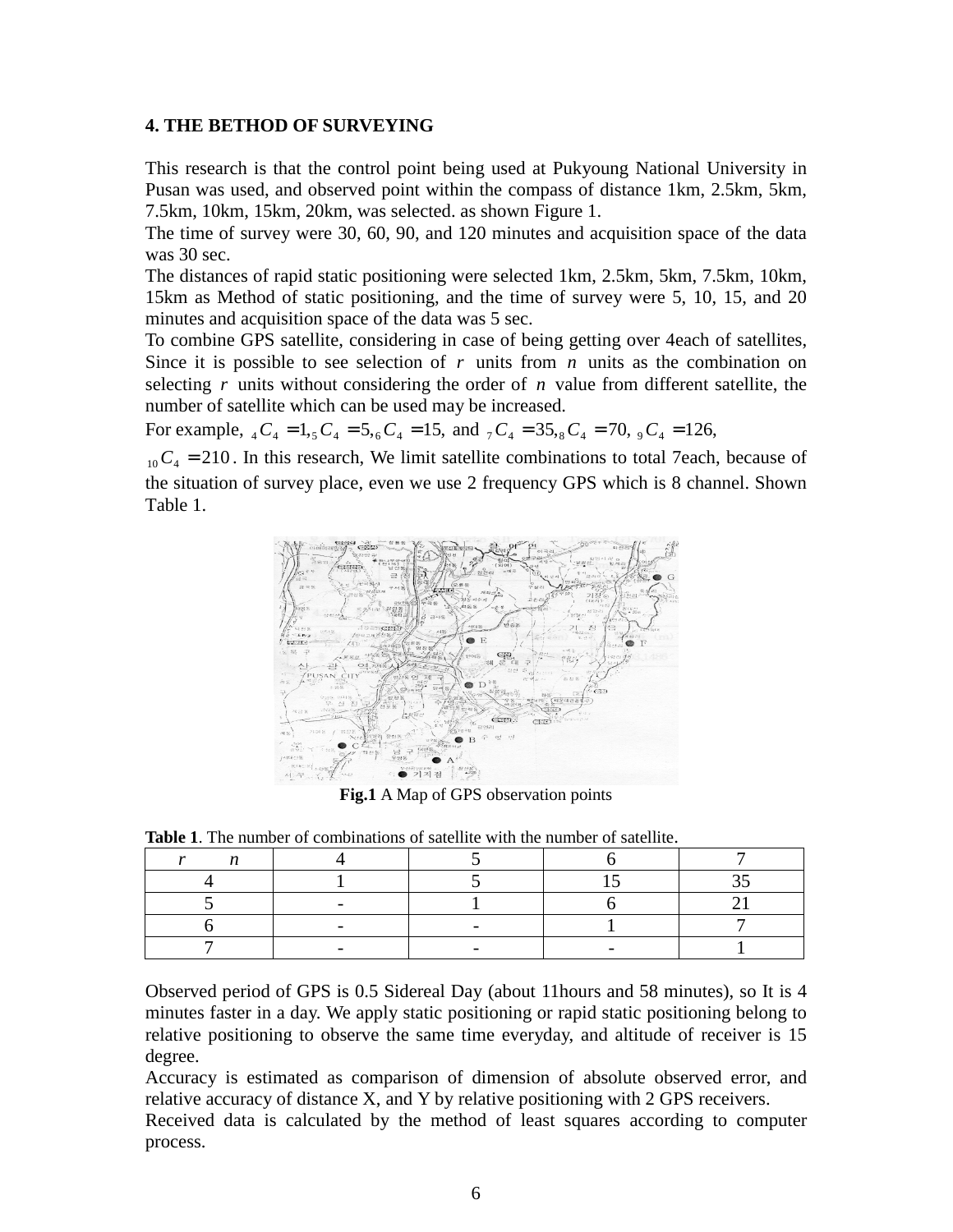#### **5. ANALYSIS OF OBSERVED VALUE**

#### **5.1 Result of distance observation according to the number of satellite in static positioning**

Allowable scope error limits absolute observed error to 5mm, and relative accuracy is shown Table 2.

|                 | <b>Control Point</b> |                     |                    |                     |  |  |  |  |
|-----------------|----------------------|---------------------|--------------------|---------------------|--|--|--|--|
| Division        | <b>First Grade</b>   | <b>Second Grade</b> | <b>Third Grade</b> | <b>Fourth Grade</b> |  |  |  |  |
| <b>Baseline</b> | $30-37$ (km)         | 10(km)              | 5(km)              | 2.5(km)             |  |  |  |  |
| Accuracy        | 1/1,000,000          | 1/500,000           | 1/200,000          | 1/100,000           |  |  |  |  |

**Table 2.** Control point relative observation allowable error

If absolute observed error is limited to 5mm following satellite combinations in distance in static positioning, at the time of that satellite is 4 each, satisfied observation more than 120minutes within shorter than 2.5km, and when the number of satellite are 5, 6 is sufficient over 30 min within 1km, over 60min within 2.5km, and over 120min within 5km. In the case of more than 7, the time of observation needs over 30min within 1km, 60min within 2.5km, and 120min within 10km.

|              | Time             |                              |        | Error of Plane |                                 |                 |                |                          |
|--------------|------------------|------------------------------|--------|----------------|---------------------------------|-----------------|----------------|--------------------------|
| Station      | <b>Gracian J</b> | <b>Baseline</b>              | x      |                | $V^{\parallel} + V^{\parallel}$ | z               | $3 - D$        | $\sqrt{X_0 + \lambda_0}$ |
|              | 30               | 1185.4811                    | 0.0117 | 0.0060         | 0.0131                          | 0.0000          | 0.04.45        | 1/90495                  |
| A            | 60               | 1185.4809                    | 0.0037 | 0:0035         | 0.0051                          | 0,0049          | 0.0071         | 1/232447                 |
| (Hemi)       | 90               | 1185.4813                    | 0.0648 | 0.0046         | 0:0061                          | 0:3045          | 0.0076         | <b>L'ISOENI</b>          |
|              | 150              | 1185.4913                    | 0.00%  | 0:0034         | 0.0005                          | 0.0065          | <b>O.DOTS</b>  | 1/3.89712                |
|              | 30               | 2003.1928                    | 0.0189 | 0.0105         | 0.0216                          | 0.0051          | 0.0222         | 1/109037                 |
| B            | 60               | 2355, 1860                   | 0.0052 | 0/3090         | 6/3076                          | 0.0062          | 0.000          | 1/200125                 |
| (2.5km)      | 90 <sub>1</sub>  | 2355,1880                    | 0.0067 | 0.0040         | 0.0078                          | 8:0071          | 0.0106         | LODERIT                  |
|              | 130              | 2356,1871                    | 0.0033 | 0.0002         | 0.0046                          | 0.0091          | 0.0102         | 1/511997                 |
|              | 30               | 5004,1092                    | 0.0296 | 0.0143         | 0.0328                          | <b>BOLM</b>     | 0.0254         | <b>L/1020Vid</b>         |
| c            | 60               | BOD4, 1/232                  | 0.0077 | 0.0070         | 0.0104                          | 0.0107          | 0.0150         | 1/481354                 |
| <b>Class</b> | 90               | 5004.1000                    | 0.00%  | 0.0062         | 0.0300                          | 0.0106          | 0.0146         | 1/500410                 |
|              | 120              | 5004,0992                    | 0.0045 | 0.0043         | 0.0062                          | 0.0116          | 0.0131         | 1/807113                 |
|              | 30               | 7417,9642                    | 0.0349 | 0.0108         | 0.0380                          | 0.0156          | 0.0417         | 1/154679                 |
| Ð            | 6D)              | 3417,9602                    | 0.0071 | 0.0115         | 0.0135                          | <b>GOLDS</b>    | 0.0193         | 1/549478                 |
| (7.5km)      | 90               | 3417,9630                    | 0.0121 | 0.0073         | 0.0041                          | 0.0127          | 0.0190         | 1/500000                 |
|              | 120              | 7417,9903                    | 0.0063 | 0.0051         | GLOSTV4                         | 0.0135          | 0.0154         | 1/1002426                |
|              | 30               | 10967.7208                   | 0.0372 | <b>GOINI</b>   | 0.0414                          | 0.0075          | 0.0449         | 1/257674                 |
| 妥            | œ                | 10667.7250                   | 0.0087 | 0.0120         | 0.0048                          | 0.0090          | 0:0203         | 1/730393                 |
| (30km)       | 90               | 10067.7334                   | 0.0127 | 0.0123         | 0.0077                          | 0.0129          | 0.0219         | 1.4923997                |
|              | 120              | 10067.7182                   | 0.0057 | 0.00%          | 0.0079                          | 0.0052          | 0.0171         | L/1300044                |
|              | 30               | 14832.9964                   | 0.0404 | 0.0300         | 0.0450                          | 0.0050          | 0.0430         | 1/12/09/01               |
|              | 面                | 14832.9771                   | 0.0103 | 0.0134         | 0.0161                          | 0.0198          | 0.0256         | 1,521300                 |
| (15km)       | 98               | 14/02/980                    | 0.0101 | 0.0548         | 0.0879                          | <b>GLOCIENE</b> | 0.0303         | 1/83403                  |
|              | 120              | 14832, 9780                  | 0.0062 | 0.0062         | 0.0098                          | 0.0667          | 0.0189         | 1/1080008                |
|              | 3D               | 20344.3478                   | D.IDSA | 0.0450         | 0.0502                          | 0.0254          | 0.0644         | 1/3DWA                   |
| G            | œ                | 20344.3350                   | 0.0119 | 0.0096         | 0.0153                          | 0.0159          | 0.0221         | <b>L/1329095</b>         |
| (20km)       | 50               | 2014/13/16                   | 6.8115 | 0.08.18        | 0.0165                          | 0.0135          | 0.0213         | <b>INTERNOO</b>          |
|              | 120              | 2010/01/10 02:00:00 12:00:00 |        |                | CLEARING.                       |                 | OUNCES LIGHTER | 1,771,415(19)            |

Table 3. Results of GPS observation using 4 GPS Satellites

| Table 4. Results of GPS observation using 5 GPS Satellity |  |  |  |  |  |  |  |
|-----------------------------------------------------------|--|--|--|--|--|--|--|
|-----------------------------------------------------------|--|--|--|--|--|--|--|

|          | Time      |                  |                | Errar of Plane  |               |                 |               |                        |
|----------|-----------|------------------|----------------|-----------------|---------------|-----------------|---------------|------------------------|
| Station  | Finality) | Baneline         | $\mathbf x$    | Ÿ               | $X^2 + Y^2$   | z               | $3 - 13$      | $\overline{X_1 + Y_2}$ |
|          | 30        | 1185.4813        | 0.0040         | 0.00%           | 0.0052        | 0.0092          | D.DOTAL       | <b>MENTENT</b>         |
|          | 60        | 1185,4823        | 0:0034         | 0.0030          | 0.0038        | 0.0046          | D.DON'S       | 1/311968               |
| (Hem)    | 90        | 1185.4798        | 0.0031         | 0.0078          | 0.0042        | 0.0034          | 0.0054        | <b>LOROSO</b>          |
|          | 120       | 1185.4798        | 0.0000         | O.DEES          | 0.0023        | 0.0032          | 0.0042        | 1/022096               |
|          | 30        | 2305, 1939       | 0.0063         | 0.0049          | 0.0072        | 0.0047          | 0:0086        | 1/027118               |
|          | 60        | 2355.1843        | 0.0003         | 0.0040          | 0.0002        | 0.0037          | 0:0064        | 1/45/500               |
| (2.5km)  | 90        | <b>2355.1806</b> | 0.0000         | 0.0034          | 0.0045        | 0.0041          | DISORD        | 1/523773               |
|          | 120       | <b>ZIOLING</b>   | 0.0026         | 0.0035          | 0.0027        | 0.0042          | <b>DISTRI</b> | 1/636637               |
|          | 30        | 5004,1001        | 0.0109         | 0.0079          | 0.0135        | 0.0115          | 6:0176        | LODGETA                |
| c        | 60        | 5004.1050        | 0.0098         | 0.0050          | 0.0077        | 0.0075          | 0.0108        | 1.942,000.0            |
| (Skou)   | 90        | 5004.0991        | 0.0065         | 0.0043          | 0.0070        | 0.00%           | 0.0091        | L/TLONTS               |
|          | 139       | 5004,1007        | 0.0008         | <b>D.DONS</b>   | 0.0092        | 0.0048          | 0.0070        | <b>LARCEO</b>          |
|          | 30        | 7417.9054        | 0.0046         | 0.0080          | 0.0130        | 0.0030          | 0.0177        | <b>LVGUSE GA</b>       |
| Ð        | 60        | 7417.9675        | 0.0054         | <b>D.DOCall</b> | 0.0079        | 0.00KG          | 0.0116        | 1/UNRO                 |
| (T.Skex) | 90        | 7417.9577        | 0.0090         | 0.0057          | 0.0076        | 0.0070          | 0.0103        | L/EOWLE7               |
|          | 150       | 7417.9993        | 0.0048         | 0.0040          | 0.0062        | 0.0039          | 0.0096        | 1/1199445              |
|          | 30        | 10067.7211       | 0.0095         | D.DORT          | 0.0132        | 0.0043          | 0.0195        | <b>LAKINEGE</b>        |
| E        | 60        | 10067.7197       | 0.0063         | 0.0064          | 0.0090        | 0.009.0         | 0.0132        | 1/11MY302              |
| (10km)   | 90        | 10007.7325       | 0.0062         | 0.9060          | 0.00%         | 0.0009          | 0.0110        | 1/1340434              |
|          | 130       | 10667.7187       | 0.0648         | 0.0045          | 0.0006        | <b>OLDEE 64</b> | 0.0069        | 1/1616321              |
|          | 30        | 14832 9822       | 0.0014         | 0.0104          | 0.0154        | 0.0156          | 0.0221        | 1/963181               |
| Е        | 60        | 14832.9790       | <b>GLOEINS</b> | 0.000           | 0.0098        | 0.0104          | 0.0140        | <b>LASTER</b>          |
| (15km)   | 90        | 14832:9830       | 0.0083         | D-DORS          | 0.0103        | 0.0067          | 0.0123        | 1/1440095              |
|          | 130       | 14632-9718       | 0.0647         | 0.0049          | 0.0068        | 0,009           | 0.0000        | 1/2181319              |
|          | 30        | 20344.3316       | 0.0278         | 0.0158          | DECO          | 0.0111          | 信任文件          | I/635760               |
| 石        | 40        | 30344.3384       | 0.0077         | 0.0083          | <b>D.DEEV</b> | 0.04.22         | 0.0362        | 1/1901340              |
| 120kml   | 90        | 20344.3439       | CLOSSING.      | DISORT          | 0.0136        | 0.0130          | 0.0175        | 1/1492908              |
|          | 130       | 20344,338.1      | 0.0063         | 0.0061          | D.DOW         | 0.0077          | 0.0115        | $1/2$ with $2$         |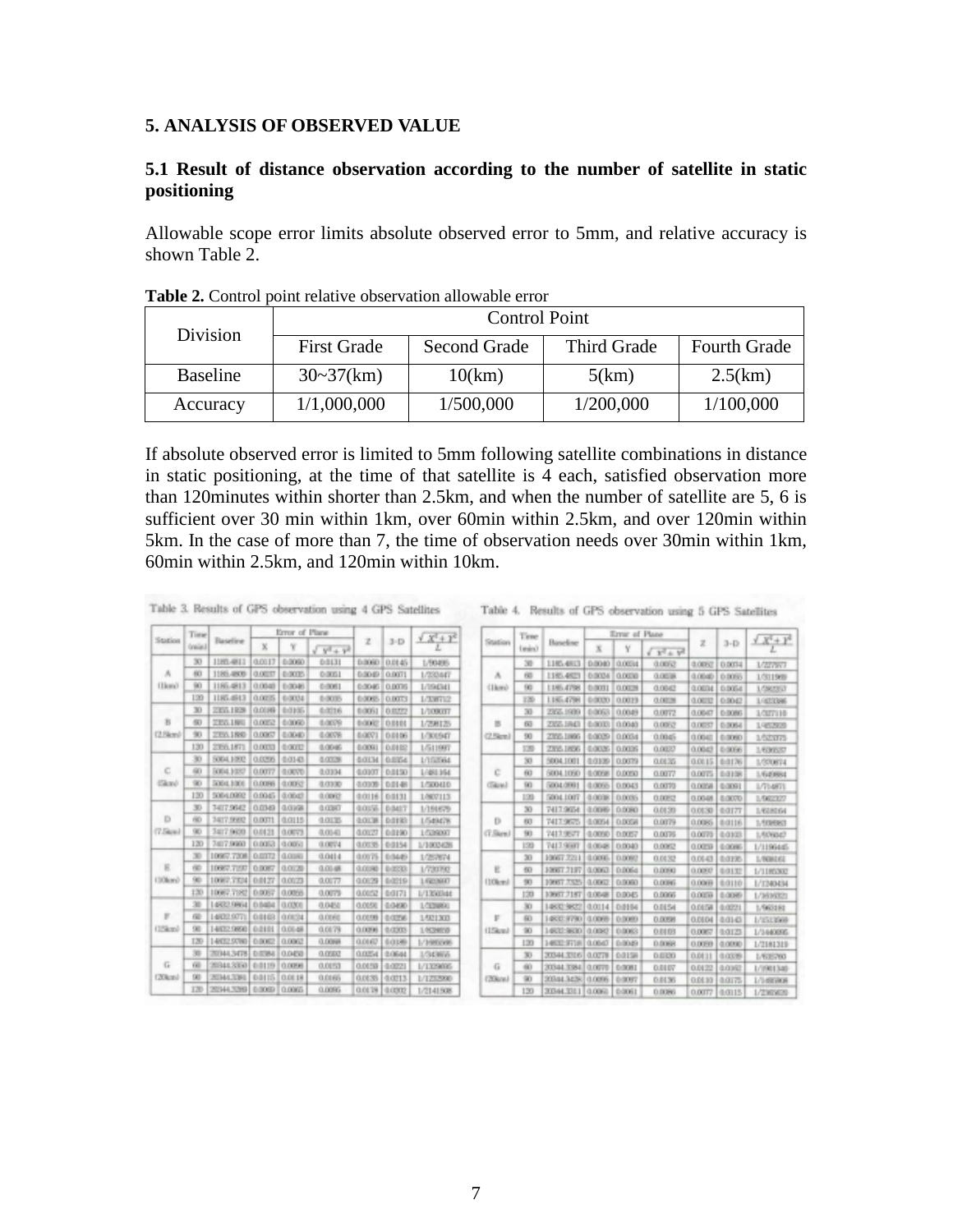Table 5. Results of GPS observation using 6 GPS Satellites

Table 6. Results of GPS observation using 7 GPS Satellites

|            | Time       |                     | Error of Plane<br>$\sqrt{X^2+Y^2}$<br>$3 - 13$ |        |                  | Tin    |        |                   |              |               |
|------------|------------|---------------------|------------------------------------------------|--------|------------------|--------|--------|-------------------|--------------|---------------|
| Station    | Grecie II  | <b>Baseline</b>     | x                                              | Y      | $\sqrt{V^2+V^2}$ | z      |        |                   | Station      | Ini           |
|            | 30         | 1185.4831           | 0.0036                                         | 0.0002 | 0.0048           | 0.0037 | 0.0063 | 1/3/8006          |              | $\mathcal{R}$ |
| A          | 40         | 1185.4823           | 0.0021                                         | 0.0025 | 0.0033           | 0.0034 | 0.0047 | <b>LOOKER</b>     | A            | 80            |
| (1km)      | 90         | 1185-4790           | 0.0034                                         | 0.0005 | 0.0035           | 0.0039 | 0.0045 | 1/3.89709         | (Ikm)        | 90            |
|            | 120        | 1185-4750           | 0.0018                                         | 0.0019 | 0.0006           | 0.0027 | 0.0037 | 1/45/054          |              | 12            |
|            | 30         | ZEW-1913            | 0.0042                                         | 0.0009 | 0.0067           | 0/3042 | 0.0071 | 1/413191          |              | 30            |
| $_{\rm B}$ | 60         | 2350,1828           | 0.0025                                         | 0.0005 | 0.0043           | 0.0002 | 0.0054 | 1/547717          |              | 60            |
| (2.5km)    | 90         | 2356,1880           | 0.0027                                         | 0.0000 | 0.0040           | 0.0000 | 0.0050 | 1/589797          | (2.Skm)      | 90            |
|            | 130        | 2356,1863           | 0.0022                                         | 0.0034 | 0.0033           | 0.0030 | 0.0045 | 1/713068          |              | 13            |
|            | 30         | 5004.1067           | 0.0099                                         | 0.0046 | 0.0075           | 0.0002 | 0.0097 | 1/967214          |              | 30            |
| c          | (W)        | 5004,1043           | 0.0044                                         | 0.0047 | 0.0064           | 0.0067 | 0.0083 | 1/781891          |              | 60            |
| Ukm        | 90         | 5004,0004           | 0.0051                                         | 0.0041 | 0.0065           | 0.0048 | 0.0081 | 1/700PEI          | <b>Clust</b> | 50            |
|            | 120        | 5004,1005           | 0.0035                                         | 0.0034 | 0.0049           | 0.0098 | 0.0062 | 1/103345          |              | 12            |
|            | 3B         | 3417,9728           | 0.0082                                         | 0.0072 | 0.0306           | 0.0094 | 0.1138 | 1/680548          |              | 30            |
| D          | 面          | 3a17,600t           | 0.0051                                         | 0.0096 | 0.0076           | 0.0064 | 0.3100 | 1/97/8049         | $1$          | 60            |
| (7.5km)    | 98         | 7417,9604           | 0.0044                                         | 0.0649 | 0.0066           | 0.0047 | 0:0001 | <b>1/11/28/01</b> | (7.5km)      | 90            |
|            | 120        | 7417,5590           | 0.0041                                         | 0.0036 | 0.00%            | 0.0044 | 0:0072 | 1/1324636         |              | 12            |
|            | 30         | 10067.7234          | 0.0069                                         | 0.0078 | 0.0123           | 0.0080 | 0:3150 | 1/881630          |              | 30            |
|            | 60         | 10667.7154          | 0.0090                                         | 0.0057 | 0.0079           | 0.0077 | 00113  | 1/1350344         | E            | 60            |
| CIÓlamó    | 98         | 10967.7327          | 0.0049                                         | 0.0048 | 0.0074           | 0.0049 | 0.0090 | 1/1441596         | (10km)       | 90            |
|            | 120        | 10967-7296          | 0.0008                                         | 0.0039 | 0.0060           | 0.0044 | 0.0076 | L/1748ROR         |              | 136           |
|            | 30         | 14/02 9794 0:0100   |                                                | 0.00%  | 0.0132           | 0.0002 | 0.0196 | 1/1123711         |              | 30            |
|            | 60         | 14532 9804 0:0055   |                                                | 0.0002 | 0.0083           | 0.0090 | 0.0122 | 1/1787106         |              | 60            |
| (Elkm)     | 90         | 14832, 9764         | 0.00%                                          | 0.0057 | 0.0079           | 0.00%  | 0.0096 | 1/1877902         | (15km)       | 90            |
|            | T26        | 14832,9716          | 0.0044                                         | 0.0046 | 0.0064           | 0.0047 | 0.0090 | 1/2317652         |              | 13            |
|            | 30         | 20344.3330          | 0.0144                                         | 0.0030 | <b>OLOURE</b>    | 0.0006 | 0.0211 | 1/1123996         |              | 30            |
| G          | 60         | 20344.3430   0:0073 |                                                | 0.0084 | 0.01.11          | 0.0027 | 0.0100 | 1/183204          | $\sqrt{2}$   | 40            |
| (20km)     | 90         | 20344,3432          | 0.0077                                         | 0.0009 | 0.0103           | 0.0088 | 0.0135 | MERSI79           | (20km)       | 90            |
|            | <b>D20</b> | 20344,3307          | 0.0047                                         | 0.00%  | 0.0009           | 0.0002 | 0.0000 | 1/2948454         |              | 13            |

|               | Time            |                     |               | Error of Plane |                    |                   |               |                          |
|---------------|-----------------|---------------------|---------------|----------------|--------------------|-------------------|---------------|--------------------------|
| Station       | (min)           | Baseline            | $\mathbf x$   | ٧              | $\sqrt{V^2 - V^2}$ | z                 | $3 - D$       | $\sqrt{X_5 + \lambda_5}$ |
|               | 30 <sub>0</sub> | 1185.4841           | 0.0036        | 0.0033         | 0.0048             | 0.0003            | <b>G.DOEW</b> | 1/348006                 |
| A             | 60              | 1185,4803           | 0.0021        | 0.0034         | 0.0002             | 0.0030            | 0.0044        | 1/370485                 |
| (Ikm)         | 98              | 1185.4808           | <b>D-DO22</b> | 0.0023         | 0.0032             | 0.0035            | 0.0042        | 1/370463                 |
|               | 120             | 1185,4806           | <b>DIRECT</b> | 0.0017         | 0.0034             | 0.0036            | <b>D.DODG</b> | <b>LARGERO</b>           |
|               | 30              | 23525, 1940 (       | 0.0041        | 0.0038         | <b>GUERAS</b>      | 0.0034            | 0.0085        | <b>I/420530</b>          |
|               | 60              | <b>ZYZ-1945</b>     | 0.0034        | 0.0035         | 0.0039             | 0.000%            | 0.0049        | <b>L/BOSHES</b>          |
| 12.5kml       | 90              | 2350, 1985          | 0.0036        | 0.0027         | 0.0007             | 0.0039            | 0.0047        | 1/636537                 |
|               | 120             | 2356,1896           | 0.0021        | 0.0034         | 0.00112            | 0.0038            | 0.0047        | 1/7/2006                 |
|               | ЭΩ              | 9004.1062           | 0.0054        | 0.0041         | 0.0068             | 0.0058            | 0.0089        | L/730946                 |
| c             | 60              | 5004,1045           | 0.0008        | 0.0045         | 0.00%              | 0.00%             | <b>D.DOTT</b> | 1/648153                 |
| <b>Classi</b> | 50              | 5004,1002           | 0.0046        | 0.0038         | 0.0060             | 0.0046            | 0.0076        | 1/834017                 |
|               | <b>DN</b>       | 5004,1007           | 0.0003        | 0.0030         | 0.0045             | 0,0033            | <b>DIDOES</b> | 1/1113022                |
|               | 30              | 7417.9706           | 0.0080        | 0.0071         | 0.0007             | 0.0075            | 0.0131        | 1-NOTCHES                |
| D             | 60              | 7417.9195           | 0.0046        | 0.00%          | 0.0071             | 0.0063            | DISORS.       | 1/1044777                |
| (T.Skra)      | 90              | 74173904            | 0.0042        | 0.0044         | 0.0062             | 0.0044            | 0.0075        | 1/1216059                |
|               | 128             | 7417.9098           | 0.0005        | <b>D.DOSS</b>  | 0.00%              | 0.0043            | 0.0067        | 1/14/02/82               |
|               | 30              | 10001.7200          | 0.0091        | 0.0079         | G.DE.18            | <b>GLOEIRS</b>    | 0.0143        | 1/804045                 |
| н             | 60              | 10067.7263          | 0.0063        | 0.00%          | <b>OLDEFIN</b>     | <b>GLOGIEST</b>   | 0.0108        | 1/1403948                |
| (10km)        | 90              | 10007.3411          | 0.0048        | 0.DOSS         | <b>OLDORAS</b>     | 0.0051            | 0.0062        | 1/1616224                |
|               | 156             | 10667.7380   0.0043 |               | 0.0043         | 0.00%              | 0.0046            | 0.0070        | <b>L'ISTANT</b>          |
|               | 30              | 14832.9799          | <b>GODE</b>   | D.DOR'S        | 0.0130             | 0.0087            | 0:3156        | 1/1140086                |
| в             | 60              | 14K32.5HI-61        | 0.0001        | 0.0061         | <b>D.DOIST</b>     | 0.0084            | 0.0117        | <b>MEAZE</b>             |
| (15km)        | 90              | 14832.9757          | 0.0052        | 0.0052         | 0.0074             | 0.0053            | <b>DODRO</b>  | LODO4436                 |
|               | 130             | 14832.9715          | 0.0042        | 0.0041         | <b>O.DOEWA</b>     | 0.0046            | 0.0004        | 1/3514063                |
|               | 3O.             | 30344.3307          | 0.0114        | <b>0.00689</b> | 0.0150             | 0.00%             | 0.0173        | 1/13/6090                |
| G             | 60              | 20344.3361          | <b>GODPES</b> | 0.0080         | 0.0103             | <b>OLDOTIS</b>    | 0.0128        | 1/1975178                |
| (20km)        | 90              | 202044.34361        | 0.0074        | 0.0067         | 0.0400             | 0.0085            | 0.0131        | LODAGH.                  |
|               | 130             | 30344.XX22          | 0.0645        | 0.0049         | <b>DURBO</b>       | <b>GLOCIE WIL</b> | 0.0087        | <b>LODINARY</b>          |

 $0.0006$ 

00116 0.0152 1/1498390

3-D  $X^2 + Y^2$ 

#### **5.2 Result of distance observation according to the number of satellite in rapid static positioning**

Absolution observed error is limited to 5mm according to satellite combinations in distance in rapid static positioning, In case of 4 of satellite, the time of observation needs over 20min within 1km. in case of 5 of satellite, the time of observation needs over 10min within 1km, over 20min within 2.5km, and in the case of 6 of satellite, the time of observation needs over 15min within 1km,2.5km, over 20min within 7.5km.<br>Table 7. Results of GPS observation using 4 GPS Satellites Table 8. Results of GPS observation using 5 GPS Satellites

|            | Time            |                         |               | Error of Plane |                    |                 |               |                                  |         | Time     |                          |               | Error of Plane |                  |                  |           |                 |
|------------|-----------------|-------------------------|---------------|----------------|--------------------|-----------------|---------------|----------------------------------|---------|----------|--------------------------|---------------|----------------|------------------|------------------|-----------|-----------------|
| Station    | (min)           | Baseline.               | $\mathbf{x}$  | $\mathbf{Y}$   | $\sqrt{Y^2 + Y^2}$ | $\mathbf{z}$    |               | 3-D $\frac{\sqrt{X^2 + Y^2}}{L}$ | Station | (relied  | Baseline                 | $\times$      | $\mathbf{Y}$   | $\sqrt{x^2+y^2}$ | $\mathbb Z$      |           | $3-D$ $X^2 + 1$ |
|            | s               | 1185.4984               | DIST          | 0.0306         | 0.0323             | 0.0377          | 0.0495        | 1/3/600                          |         | 5        | 1181.5061                | 0.0073 0.0061 |                | 0.0096           | 0.00K4           | 0.0127    | 1/134790        |
| $\Lambda$  | 10              | 1185.4759               | 0.0061        | 0.0049         | 0.0078             | 0.0007          | 4.0125        | 1/151984                         | Λ       | 30       | 1185-4851                | 0.0048        | 0.0040         | 0.0067           | 0.0046           | 4.0078    | 1/188172        |
| (Tkm)      | E               | 1185.4752               | 0.009 0.00N   |                | <b>G.DEDR</b>      | 0.0083          | 0.0136        | 1/100706                         | (Tight) | 适        | 1185.4793                |               | 0.0029 0.0036  | 0.0039           | 0.0005           | 0.0002    | 1/3039499       |
|            | 30              | 1385.4802               | 0.0008        | 0.0039         | 0.00%              |                 | 0.0050 0.0074 | 1/20934                          |         | 20       | 1185.4964                | 0.0031        | 0.0038         | 0.0042           | 0.0041           | 0.0009    | 1/302256        |
|            | 5               | 2366.2518               | 0:3412 0.3105 |                | 0.3902             | 0.6100   0.7257 |               | 1/5990                           |         | Б        | ZEW.2077                 | 0.0072        | 0.0034         | 0.0108           | 0.01.11          | 0.0151    | 1/23/06         |
| в          | 30              | 2356.2346               | 0.0070 0.0067 |                | 0.0097             | 0.0122 0.0122   |               | 1/343908                         | В       | 100      | 285.20C                  | 0.00%         | 0.0063         | 0.0080           | 0.0007           | 0.0126    | 1/294400        |
| (2.5km)    | 凹               | 2306.2002               | 0.006         | <b>DOCKS</b>   | 0.0108             | 0.0161          | 0.0194        | <b>L/21R0T4</b>                  | (2.5km) | 15       | 2355,2036                | 0.0042        | 0.0040         | 0.00%            | 0.0067           | 0.0081    | 1/406065        |
|            | 20              | 285.200                 | 0.0054        | 0.0082         | 0.0102             | <b>DUDDEN</b>   | 0.0039        | 1/230903                         |         | $\infty$ | 2355,2008                | 0.0027        | 0.0030         | 0.0040           | 0.0044           | 4,0066    | 1/58800         |
|            | 5               | 5004.2770 0.2531        |               | 0.5087         | 0.5682             | 0.6980          | 0.8907        | 1/8807                           |         |          | 5004.0886                | 0.0007        | 0.0154         | 0.0188           | 0.0130           | 0.0239    | LOWETS.         |
| C          | 100             | 5004,1454               | 0.4405        | 0.0299         | 0.4415             | 0.1396 0.4671   |               | 1/11334                          | C       | II)      | 2004/0902                | 0.0075        | 0.0084         | 0.0133           | 0.0090           | 0.0144    | LOADIOS         |
| (Sara)     | 15              | 5003/890                | 0.0077        | D.DOINS        | 0.0135             | 0.0449          | 0.0188        | 1/435104                         | (Skrs)  | 15       | 3004,0896                | 0.0055        | 6,0002         | 0.00%            | 0.0034 0.0306    |           | 1/09/00         |
|            | $\overline{20}$ | 5004.0872               | 0.0081        | 0.0071         | 0.0106             | 0.0130 0.0154   |               | L/MOG41                          |         | 20       | 5004,0885                | 0.0040        | 0.0054         | 0.0067           | 0.0063 0.0002    |           | 1/749779        |
|            | 5               | Télégent                | 0.3934        | 0.0034         | 0.7990             | 0.7012 1.0007   |               | 1/9320                           |         |          | T417.9802                | 0.0123        | 0.0176         | 0.825            | 0.0138           | $10,00\%$ | 1/345023        |
| $T$        | 10              | 7418.03289              | 0.65%         | 0.3250         | 0.9941             | 0.0038          | 0.8363        | 1,0677                           | D       | 10       | Sa17,9348                | 0.00%4        | 0.0086         | 0.0127           | 0.0112 0.0170    |           | 1/584001        |
| (T.Skm)    | 15              | 7417.9745               | 0.0003        | 0.0065         | 0.5136             | 0.0137          | 0.0186        | L/SWY28                          | 17.5km/ | 15       | 7417,9675                | 0.0044        | 0.0095         | 0.0070           | 0.0075 0.0000    |           | 1/1039710       |
|            | 30              | 7417,9649               | 0.0081        | 0.0006         | 0.0126             | 0.0138 0.0189   |               | 1/588727                         |         | 面        | 7417,9640                | 0.0042        | 0.0048         | 0:0064           | 0.0047           | 10.0079   | 1/115005        |
|            | 5               | 10061300110.5803        |               | 0.8190         | 1.0195             | 0.7307          | 1,2463        | L/30464                          |         |          | 10967.5854 0.0054        |               | 0.0254         | 0.0271           | 0.5103           | 0.8344    | L/2006DB        |
| E          | 10              | 000073490 0.3899        |               | 6.4931         | 0.6396             | 0.4964          | 0.803         | L/16071                          | E       | 10       | 10667.6387 0.0104        |               | 100007         | 0.0149           | 0.0119 0.019t    |           | 1/719949        |
| $(10k\pi)$ | 15              | 2010.0 (2847,780)       |               | 6:1105         | 0.0146             | 0.0144 0.0306   |               | 1/730601                         | (Hikan) | 15       | <b>LORE ATM LO DOTS</b>  |               | (0.0061)       | 0.0005           | 0.0096           | 0.0636    | 1/1122909       |
|            | 30              | 10967.6131 0.0126       |               | 0.0100         | 0.3167             | 0.0121          | 0.0006        | 1/638779                         |         | 図        | 10967.6363 0.0052        |               | 10.0048        | 0.0073           | 0.0006           | 0.0090    | 1/1502494       |
|            |                 | ETRA0 (8008.0981)       |               | 0/5440         | 1,1677             | 0.9695          | 1.4555        | L/12703                          |         | B        | 14832,9764 0.0184 0.0365 |               |                | 0.0323           | 0.0229           | 0.0395    | <b>I/459225</b> |
|            | 10              | 1403.0425 0.4181        |               | 0.9095         | 0.0560             | 0.5085          | 0.9691        | 1/22611                          | F       | 10       | 14832, 0010   0.0138     |               | 0.0126         | 0.0187           | 0.0150           | 0.0343    | 1/793306        |
| (15km)     | 15              | 148310090 0.0118        |               | 0.0140         | 0.0183             | 0.0157          | 0.0341        | 1/810547                         | CESses) | 15       | 14832.9802 0.0076 0.0069 |               |                | 0.0100           | 0.0100           | 0.0144    | 1/140096        |
|            | 20              | 148323786 0.0131 0.0114 |               |                | 0.0174             | 0.0198 0.0341   |               | 1/852470                         |         | 39       | 14832.9765 0:0062 0.0077 |               |                | 0.0006           | $00116$ $0.0152$ |           | 1/149830        |

8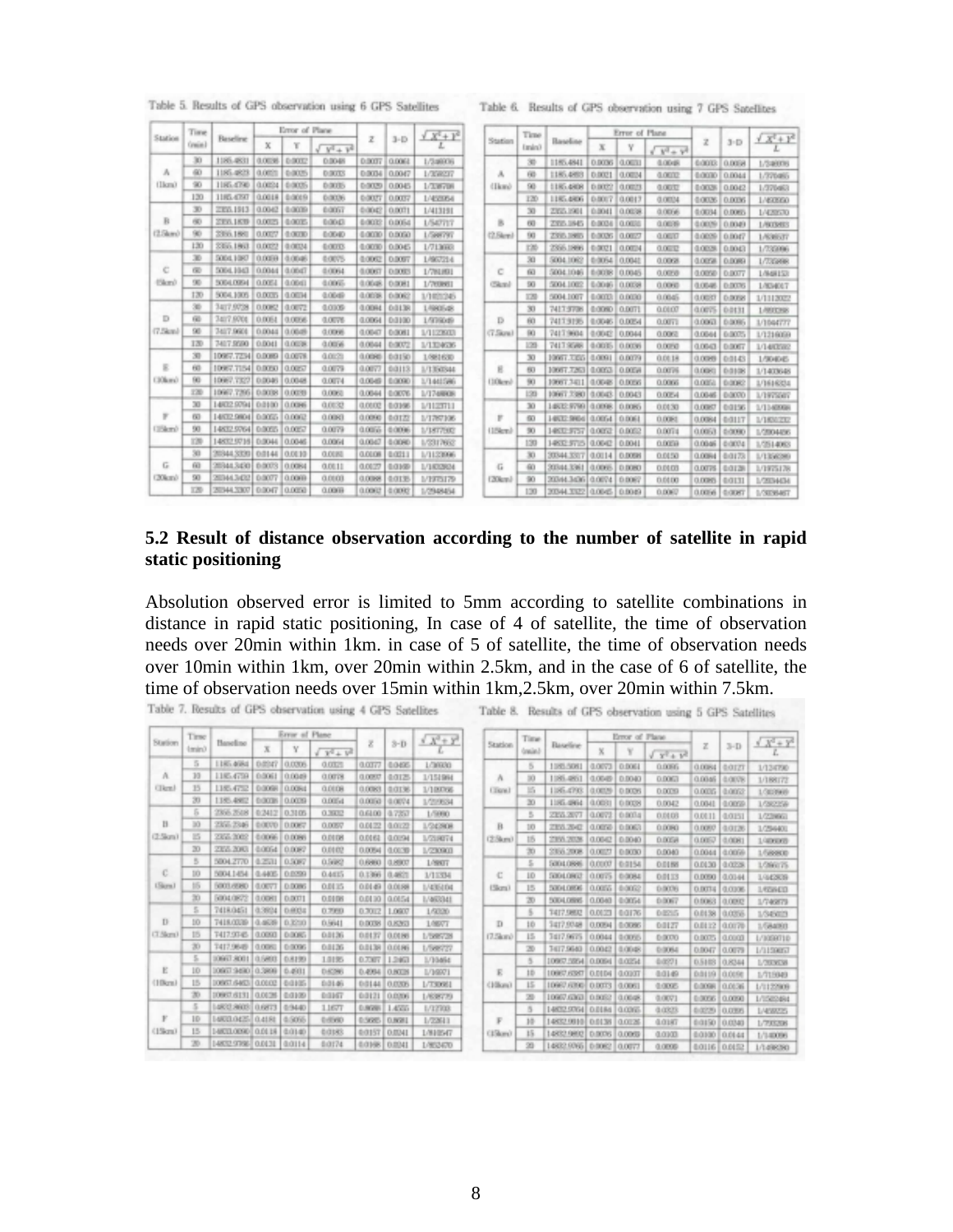|                 | Time            |                   |             | Error of Plane |                    |               |               | $\lambda$ $X_1 + \lambda_2$ |  |
|-----------------|-----------------|-------------------|-------------|----------------|--------------------|---------------|---------------|-----------------------------|--|
| Station         | $(n\sin 1)$     | Banclane          | $\mathbf x$ | Υ              | $\sqrt{X^2 + Y^2}$ | z             | $3 - D$       |                             |  |
|                 | 5               | 1385-4986         | 0.0099      | 0.0051         | 0.0078             | <b>GOINT</b>  | 0.0300        | 1/1519/07                   |  |
| $\mathcal{A}_i$ | 1b              | 1185.4847         | 0.0043      | 0.0034         | 0.00%              | 0.0043        | 0.0099        | 1/71/6643                   |  |
| (Ikwó)          | 15              | 1385.4803         | 0.0038      | 0.0036         | 0.0038             | 0.0033        | 0.0051        | 1/311909                    |  |
|                 | 38              | 1185-4918         | 0.00%       | 0.0025.        | 0.00%              | 0.0034        | 0.0051        | 1/311972                    |  |
|                 | 3               | 2355.2076         | 0.0062      | 0.0063         | 0.0088             | 0.0097        | 0.0132        | L/DS PS37                   |  |
| R               | $10^{-1}$       | 2355.2040         | 0.0047      | 0.00%          | 0.00TS             | <b>GECCEN</b> | 0.0008        | 1/314027                    |  |
| $C2.5$ kew $1$  | 15              | 2356-2037         | 0.0030      | 0.0035         | 0.0045             | 0.0048        | 0.0066        | 1/512001                    |  |
|                 | 39              | 2155,2006         | 0.0034      | 0.0028         | 0.0037             | 0.0041        | 0.00%         | 1/636541                    |  |
|                 | s               | <b>SOD4.0815</b>  | 0.0088      | 0.0088         | 0.0134             | 0.0105        | 0.0063        | L/400000                    |  |
| c               | 33              | <b>DODG ORD 1</b> | 0.0063      | 0.0063         | 0.0089             | 0.0072        | 0.0515        | L/SKOSSIZ                   |  |
| (Skra)          | 15              | 5004,0880         | 0.0049      | 0.0049         | <b>CLOOSE</b>      | 0.0003        | 0.0003        | 1/720230                    |  |
|                 | 30              | 5004,0865         | 0.0008      | 0.00%          | 0.0065             | 0.0049        | 0.0082        | 1/70WEG                     |  |
|                 | в               | 7417,9824         | 0.0092      | 0.0405         | 0.04.39            | 0.0064        | 0.0168        | <b>L'SYNON</b>              |  |
| D               | 30              | 3417,9052         | 0.0050      | 0.0009         | 0.0085             | 0.0009        | 0.01.16       | L/ByZym3                    |  |
| (T.Skew)        | 15              | 3417,9682         | 0.0096      | 0.0044         | 0.0057             | 0.0062        | 0.00%1        | 1/1301398                   |  |
|                 | 30              | 3417,9671         | 0.0003      | 0.0040         | 0.0092             | 0.0042        | 0.0007        | 1/1426622                   |  |
|                 | 5               | 10967.6471        | 0.0124      | 0.04.33        | <b>DELR?</b>       | 0.0170        | <b>OUTERS</b> | 1/586136                    |  |
| E               | 30              | 10667.6426        | 0.0002      | 0.0087         | 0.0430             | 0.0004        | 0.0141        | 1/800070                    |  |
| (10k/m)         | 15              | 10967.6442        | 0.0092      | 0.00SS         | 0.0006             | 0.00%         | 0.00%d        | 1/1403637                   |  |
|                 | 30              | 10967.6857        | 0.0043      | 0.0041         | 0.0082             | 0.0049        | 0.0090        | 1/1720596                   |  |
|                 | s               | 14/02/9725        | 0.0143      | 0.0166         | 0:0218             | 0.0176        | 0.0280        | 1/9/0412                    |  |
| p               | 10              | 14832 9843        | 0.0096      | 0.0103         | 0.0141             | 0.0117        | <b>O.DERS</b> | 1/105/5985                  |  |
| (15km)          | 15              | 14832.9875        | 0.0063      | 0.0065         | 0.0091             | 0.0090        | 0.0128        | 1/1429000                   |  |
|                 | $\overline{30}$ | 14832,0040        | 0.0055      | 0.0085         | 0.0005             | 0.0094        | 0.0130        | 1/175056                    |  |

Table 9. Results of GPS observation using 6 GPS Satellites

### **6. CONCLUSION**

This research calculates dimension of observed error followed satellite combination in distance to determine least observed time of baseline classified followed GPS satellite combinations, and To get optimum observed time suited to fiducial point survey, the conclusions was taken as below by static positioning, and rapid static positioning.

- 1) When static positioning, and rapid static positioning belong to relative positioning were used, economic observed time to get sufficient data within sphere of critical allowable error came to reduced phenomenon by increasing the number of satellites or reducing length of base line when combined satellites.
- 2) When observed by static positioning, and rapid static positioning, practicality was estimated by analyzing the same amount of observed data, and observed error as a base, and accuracy using 2nd control point was confirmed by static positioning that survey for 30min, and It would be better to apply to detailed control point surveying.
- 3) Observed time of base line followed the number of satellite according to satellite combination of grade could be taken, in case of domestic GPS surveying applying to control point surveying.